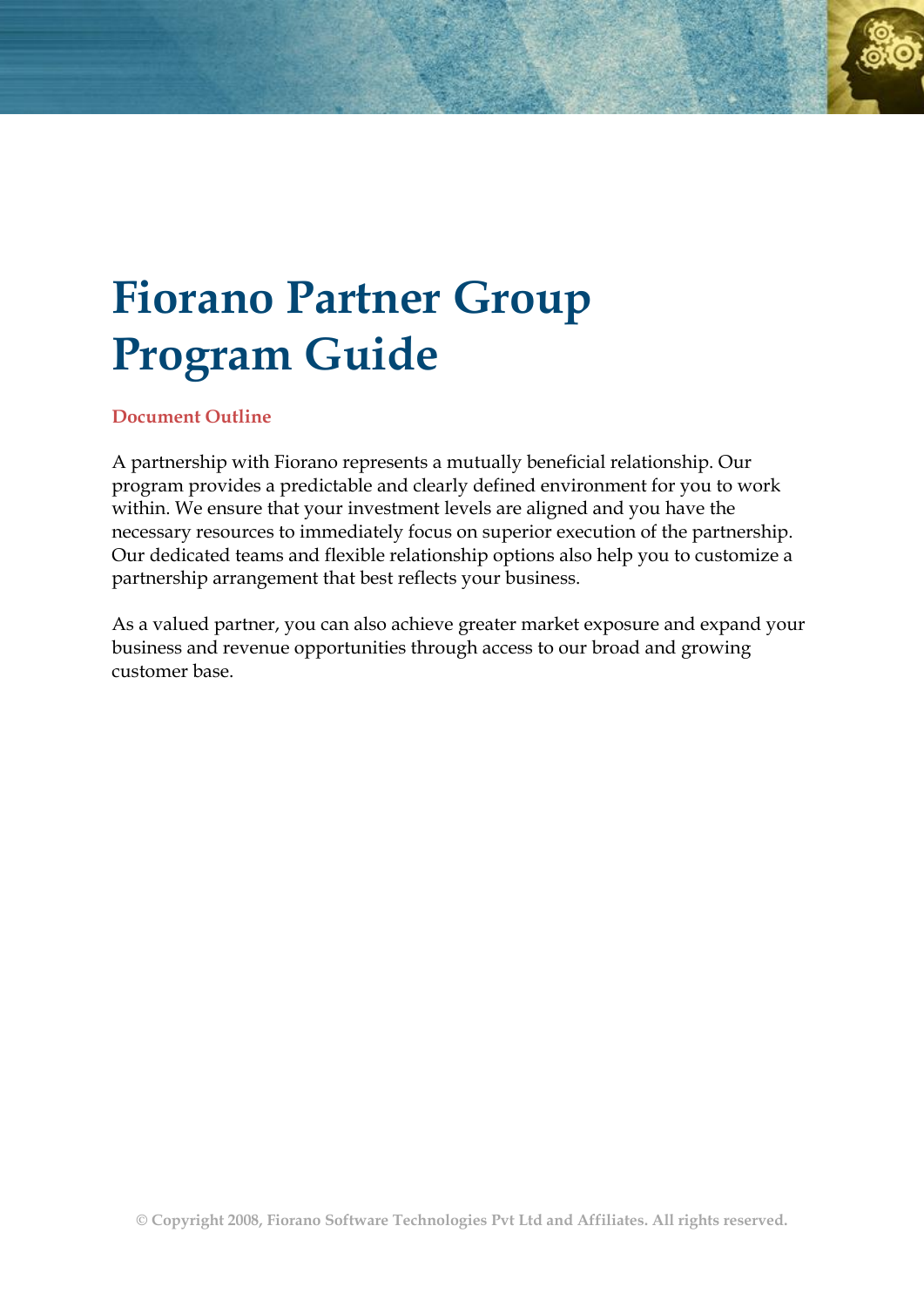

## **Partnering with Fiorano**

At Fiorano, we recognize the essential need for partners. To us, partners are a critical element for delivering unparalleled value to our customers. These long-term strategic business partnerships are pivotal to our go-to-market strategy and fundamental to our success. That's why Fiorano is driven to cultivate key relationships with leading value-added resellers, system integrators, OEMs and technology providers and distributors & volume resellers. And our partner program is continuously growing and improving to meet the needs of our partners and ensure their success and our customers' success.

## **Our Value Proposition**

As a leading integration and middleware technology software provider, Fiorano enables organizations to improve operational efficiencies and business performance by easily deploying flexible business processes spanning multiple applications, platforms and business partners. With hundreds of customers and partners worldwide, Fiorano has demonstrated consistent leadership, growth, and profitability since our 1995 founding. The Gartner Group has further acknowledged this by repeatedly positioning us within the visionary quadrant for enterprise integration.

Our leadership position within the integration and SOA platform market provides you with an established brand equity that you can leverage worldwide. With the most comprehensive integration, business process management, and SOA development technologies available today, you can create market-driven solutions that enhance the value of your core offerings and allow your customers to reap significant benefits.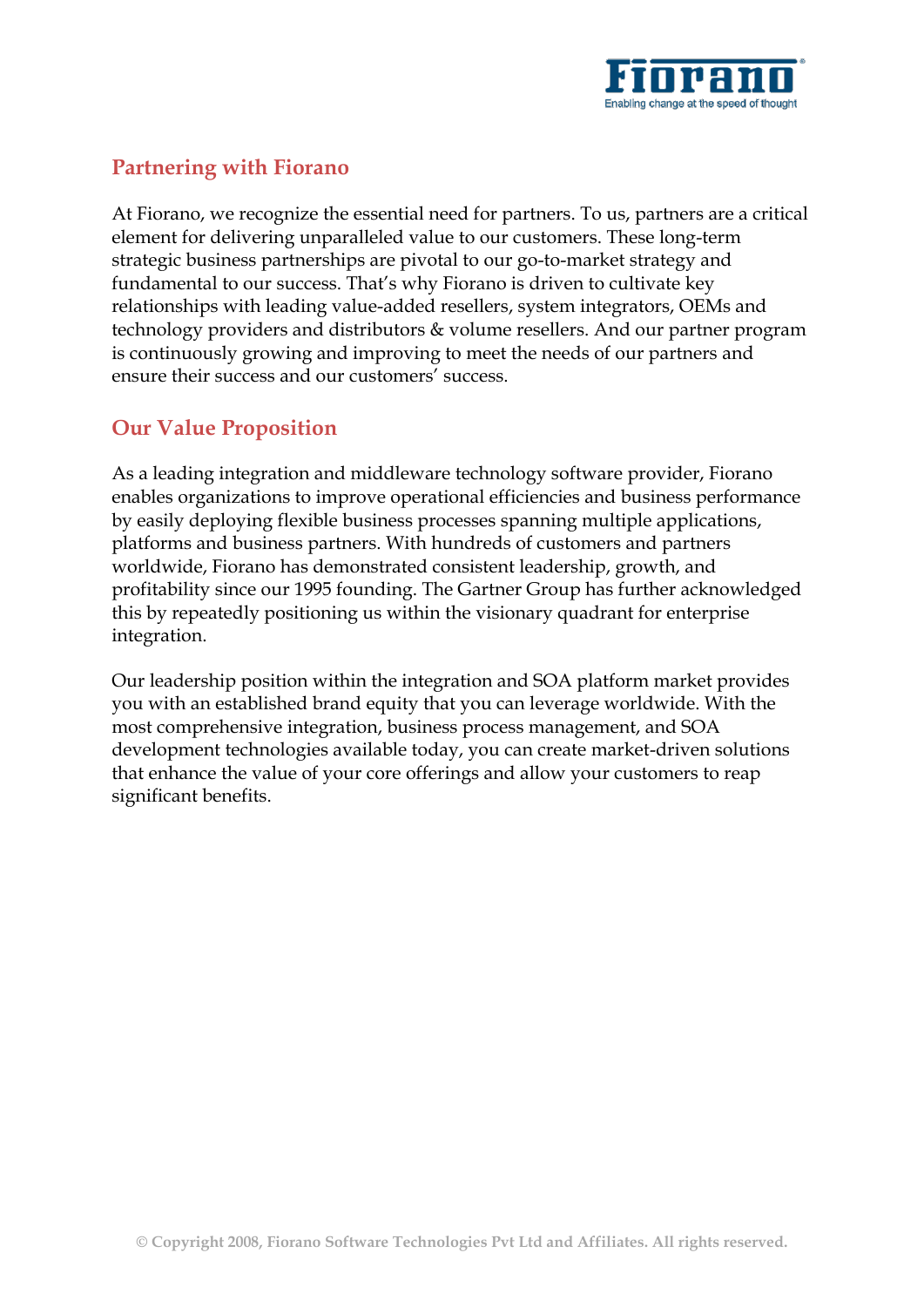

# **Partner Categories**

The Fiorano Partner Program is designed to meet the complete spectrum of our partners' needs — from sales and technical support to education and marketing. Our partner program provides you with tailored benefits depending on the type of partnership and your commitment to Fiorano.

### **1. Value-Added Reseller**

Value-added resellers typically have the domain, vertical, or application expertise to offer their customers customized solutions that incorporates Fiorano technology to meet customers' business needs. VARs primarily focus on driving license revenue through the resale of all or part of the Fiorano product suite. Additionally, these partners provide professional services to support the deployment of our technology. Top performing VARs are also eligible to participate in our Authorized Education and Authorized Consulting partner programs managed by our professional services organization.

## **2. System Integrator/Consultant**

Fiorano collaborates with our system integrator partners to deliver a broad range of services including consulting, implementation, and integration. These services enable our customers to realize more value from their investment in Fiorano. Our SI partners provide customers with leading domain, industry, and technology expertise and are typically engaged in complex, strategic, enterprise-wide deployments. These partners also have application and/or industry expertise that complements our solution offering.

#### **3. Technology**

Technology partners have optimized the integration of their technology with our products to provide additional value to our customers through enhanced functionality or ease of deployment.

#### **4. OEM**

OEM partners integrate technologies from Fiorano with their own product offering for commercial resale. These partners may add on, bundle, host, or embed our software.

## **5. Distributor and Volume Reseller**

Distributors and volume resellers resell all or part of the Fiorano product suite and derive their primary revenue from license sales. This partner type includes those organizations that act as the primary distributors or master resellers in particular regions or countries. The geographical presence of these partners is complementary to that of Fiorano and their work with resellers provides breadth for selling our products and services.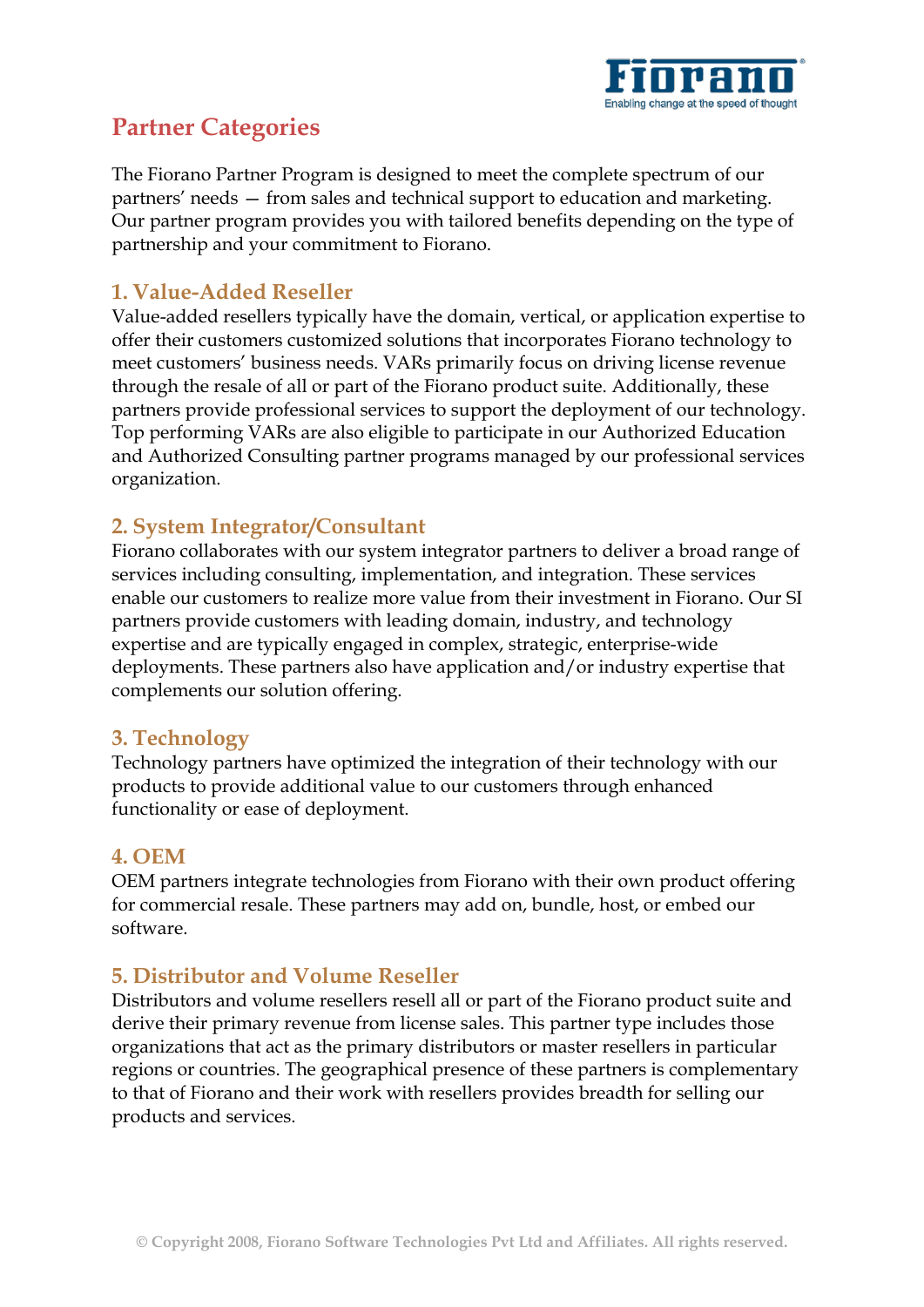

# **Partner Achievement Levels**

Our tiered program structure enables partners to build stronger partnership levels by achieving specified requirements within predetermined timeframes. Partner benefits and requirements are a function of both partnership level and partner type. Partners are provided incentives to work harder for Fiorano and they receive substantial rewards for their investment. The four partner achievement levels are Platinum, Gold, Silver, and Bronze.

#### **1. Platinum**

These partners are typically large national or international organizations and are often industry leaders with significant operations. They have considerable market share, technology, or services leadership and engage in a comprehensive business relationship and make a higher level of investment with Fiorano. Membership at this level is by invitation only.

#### **2. Gold**

These partners are strong national or regional organizations that consistently provide industry-leading solutions and services to their customers. Fiorano and Gold partners are strongly committed to each other with membership to our partner program based on substantial, stated revenue expectations.

#### **3. Silver**

These partners are characterized as medium-sized organizations with regional or local presence and/or specialized domain expertise. The membership requirements and benefits available at this level are moderate and with appropriately matched revenue expectations.

#### **4. Bronze**

These partners are generally small companies that interact with Fiorano through minimal investment and program requirements. Revenue expectations and corresponding benefits are very modest at this level. Bronze partners interact primarily with Fiorano via an online, automated, self-serve system.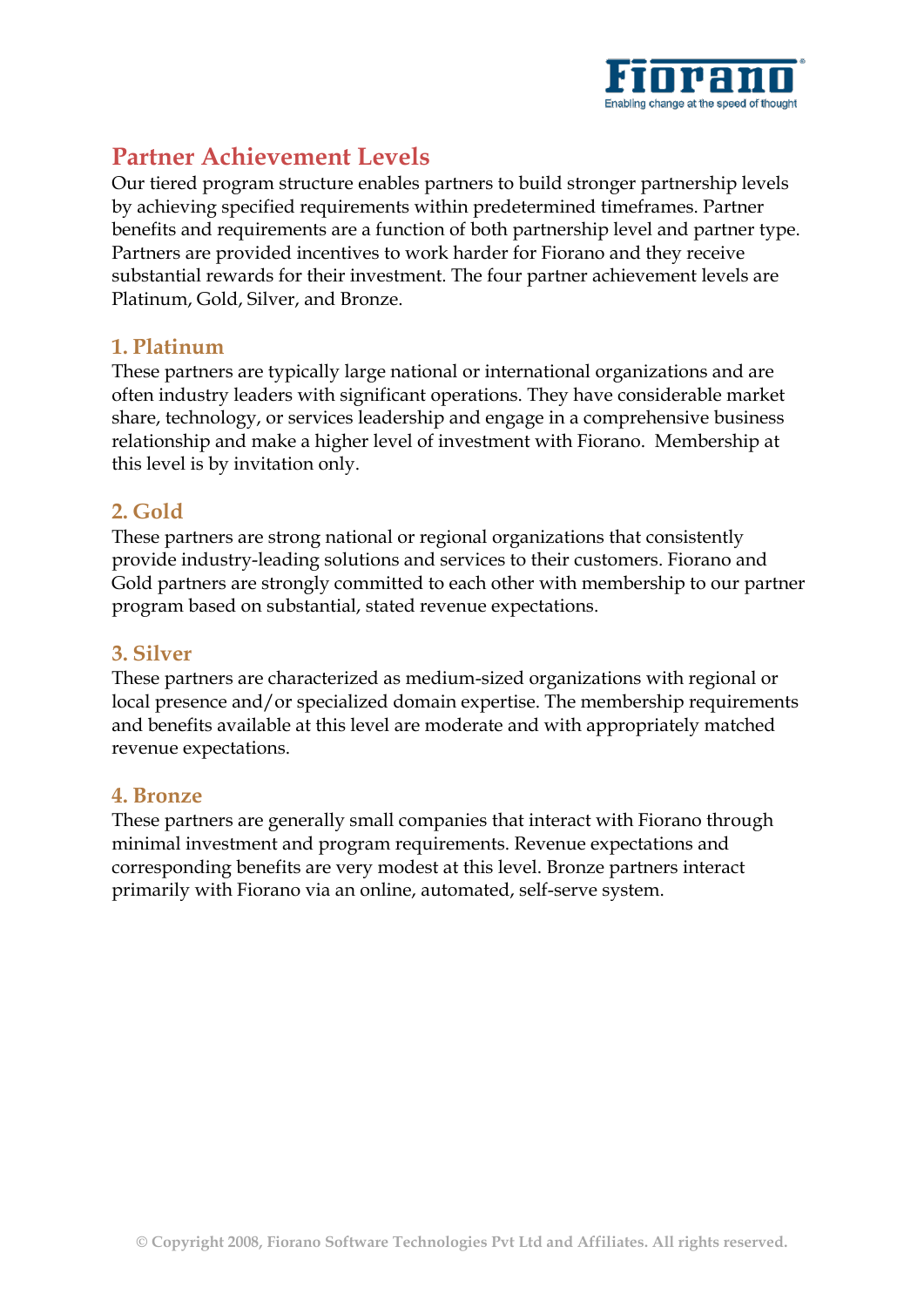

# **Partner Benefits**

Fiorano supports you in the most effective way possible by providing you with everything you need to achieve a winning business relationship with us. Partner benefits are a function of both partnership level and partner type.

#### **Sales Support**

**Account Planning and Management:** Partnership account management varies in intensity from dedicated senior account managers, key account managers, account management teams or a selfmanaged process, depending upon partnership achievement level.

• Sales Tools: Fiorano partners have access to online sales tools that assist in the sales cycle. These tools include sales presentations, templates, data sheets, technical white papers, sales demos, business collateral, and sales guidelines.

**Pricing Discount Program:** Depending upon achievement level, pricing discounts on Fiorano software are provided to partners to help them achieve designated sales volume levels. Additional discounts are available based on their degree of integration and branding.

# **Marketing Support**

**Fiorano Partner Logo:** Fiorano partners may use the Fiorano partner logo for promoting the partnership. As examples, you can use the logo on your web site and throughout marketing materials, stationery, signage, direct mail, and advertising initiatives. We provide all partners with logo standards and guidelines, while also monitoring for correct usage.

**Access to Partner Extranet:** Fiorano partners benefit from access to a customized, passwordprotected partner extranet site that provides a wealth of valuable information that is tailored specifically to partner category and achievement level. The latest industry, product, sales, marketing, and technical tools and information are continuously updated and made available to you on the partner extranet. The extranet site assists partners on an operational level by providing automated ways to access tools and communicate with Fiorano.

**Market Development Fund:** Fiorano and our partners jointly commit dollars and resources to fund external joint marketing programs that benefit both parties by creating demand and helping to attract new customers. The amount each party commits to the MDF program varies upon partnership achievement level and program guidelines for a given year and/or is determined during the business planning and contract stage of the partnership formation. MDF availability is discretionary and may not be available in all our markets or programs.

# **Technology and Technical Support**

#### **Product Education**

Approved partners have access to Fiorano not-for-resale (NFR) software for educational, technical, and integration purposes. With industry-leading technical support services, partners receive support through web, telephone, and email channels.

#### **Product Training**

Fiorano offers an exclusive robust training and certification fast-track education program. It is devised to ramp up new and existing Fiorano partner organizations and to deliver the highest level of technical competency on our solutions. Taught by Fiorano certified instructors, the program provides advanced, in-depth technical training with flexible study options. Partners also benefit from ongoing access to our certified educators, technical support, and beta software.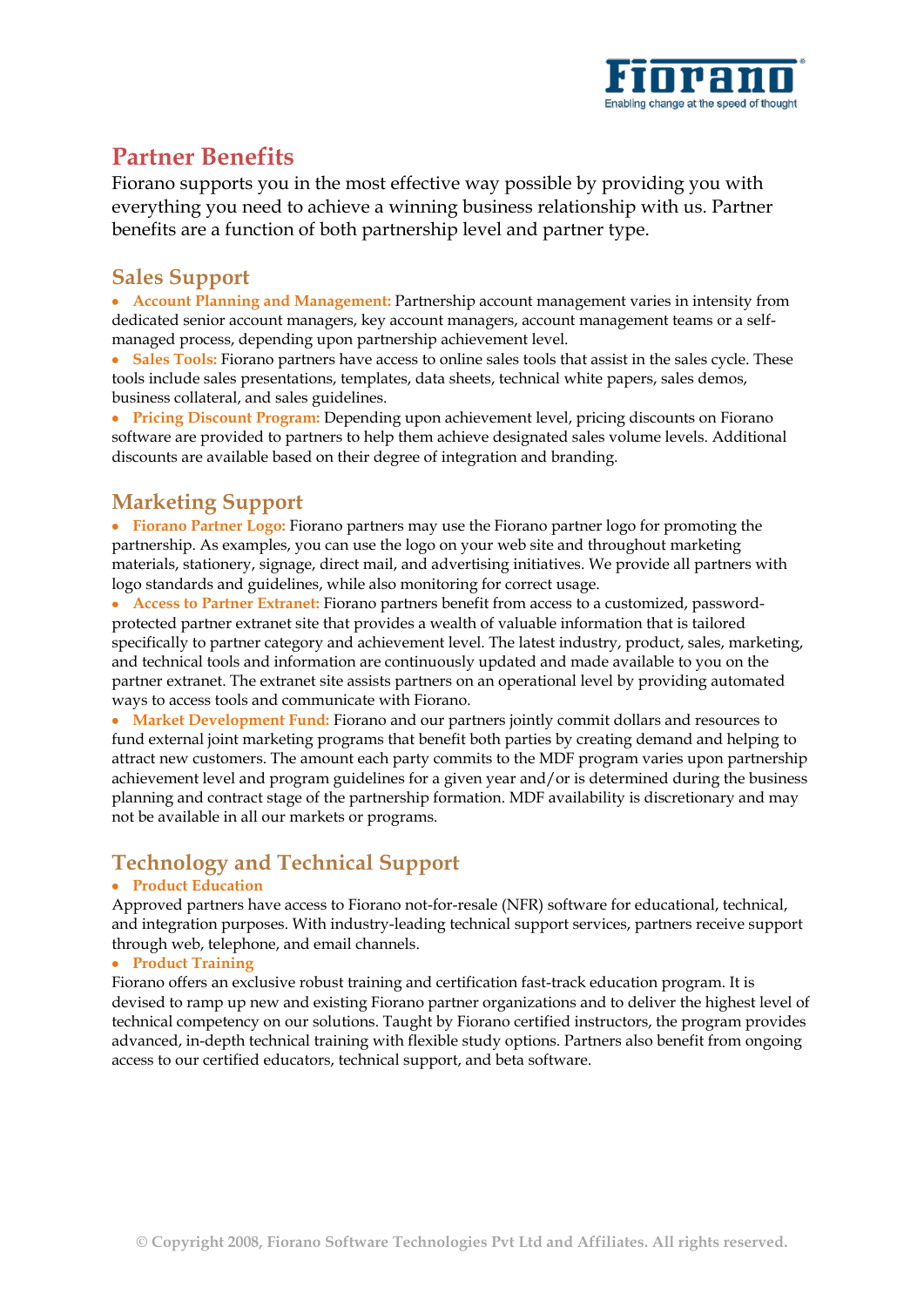

# **Fiorano Partner Program – Benefit Details**

With each level of partnership, you benefit from increased sales margins and a greater level of Company support, including access to technical support, productivity tools, technical training, marketing resources and sales promotions.

| <b>SALES</b><br><b>SUPPORT</b>                                                                                                                      | Platinum                                                                                                                                                                                                                                                      | Gold                                                                                                                                                                                                                                                          | <b>Silver</b>                                                                    | <b>Bronze</b> |
|-----------------------------------------------------------------------------------------------------------------------------------------------------|---------------------------------------------------------------------------------------------------------------------------------------------------------------------------------------------------------------------------------------------------------------|---------------------------------------------------------------------------------------------------------------------------------------------------------------------------------------------------------------------------------------------------------------|----------------------------------------------------------------------------------|---------------|
| <b>LEAD SHARING</b><br><b>Access to sales leads</b><br>generated by<br><b>Fiorano Corporate</b>                                                     | Business-plan<br>targets for<br>license-revenue<br>generation                                                                                                                                                                                                 | 1st Priority<br>Specific lead<br>sharing program<br>tied to business-<br>plan targets for<br>license-revenue<br>generation.<br>Varying quantum<br>of leads based on<br>availability,<br>regional<br>dynamics and<br>other parameters                          | 2nd Priority<br>Lead-sharing<br>program subject<br>to agreed-on<br>business-plan | N/A           |
| <b>CONSULTING</b><br><b>PROJECT</b><br><b>REFERRALS</b>                                                                                             | Top priority for<br>implementation<br>of consulting-<br>projects in<br>Fiorano's existing<br>and new<br>customer and<br>prospect base                                                                                                                         | Top priority for<br>implementation<br>of consulting-<br>projects in<br>Fiorano's existing<br>and new<br>customer and<br>prospect base                                                                                                                         | Second-level<br>priority for<br>implementation<br>of consulting<br>projects      | N/A           |
| <b>LICENSE REVENUE</b><br><b>SPLITS</b>                                                                                                             | License-revenue<br>share based on<br>committed<br>business plan<br>with specific<br>targets. Subject to<br>sufficiently<br>trained sales and<br>technical staff in<br>partner<br>organization.<br>Business plan and<br>targets subject to<br>quarterly review | License-revenue<br>share based on<br>committed<br>business plan<br>with specific<br>targets. Subject to<br>sufficiently<br>trained sales and<br>technical staff in<br>partner<br>organization.<br>Business plan and<br>targets subject to<br>quarterly review | Lower targets and<br>lower discounts                                             | N/A           |
| <b>JOINT MARKET</b><br><b>DEVELOPMENT</b><br><b>FUND (MDF)</b><br><b>Company will</b><br>consider MDF for<br><b>Company approved</b><br>activities. | Yes, up to 6% of<br><b>Sales</b>                                                                                                                                                                                                                              | Yes, up to 4% of<br><b>Sales</b>                                                                                                                                                                                                                              | Yes, up to 2% of<br><b>Sales</b>                                                 | N/A           |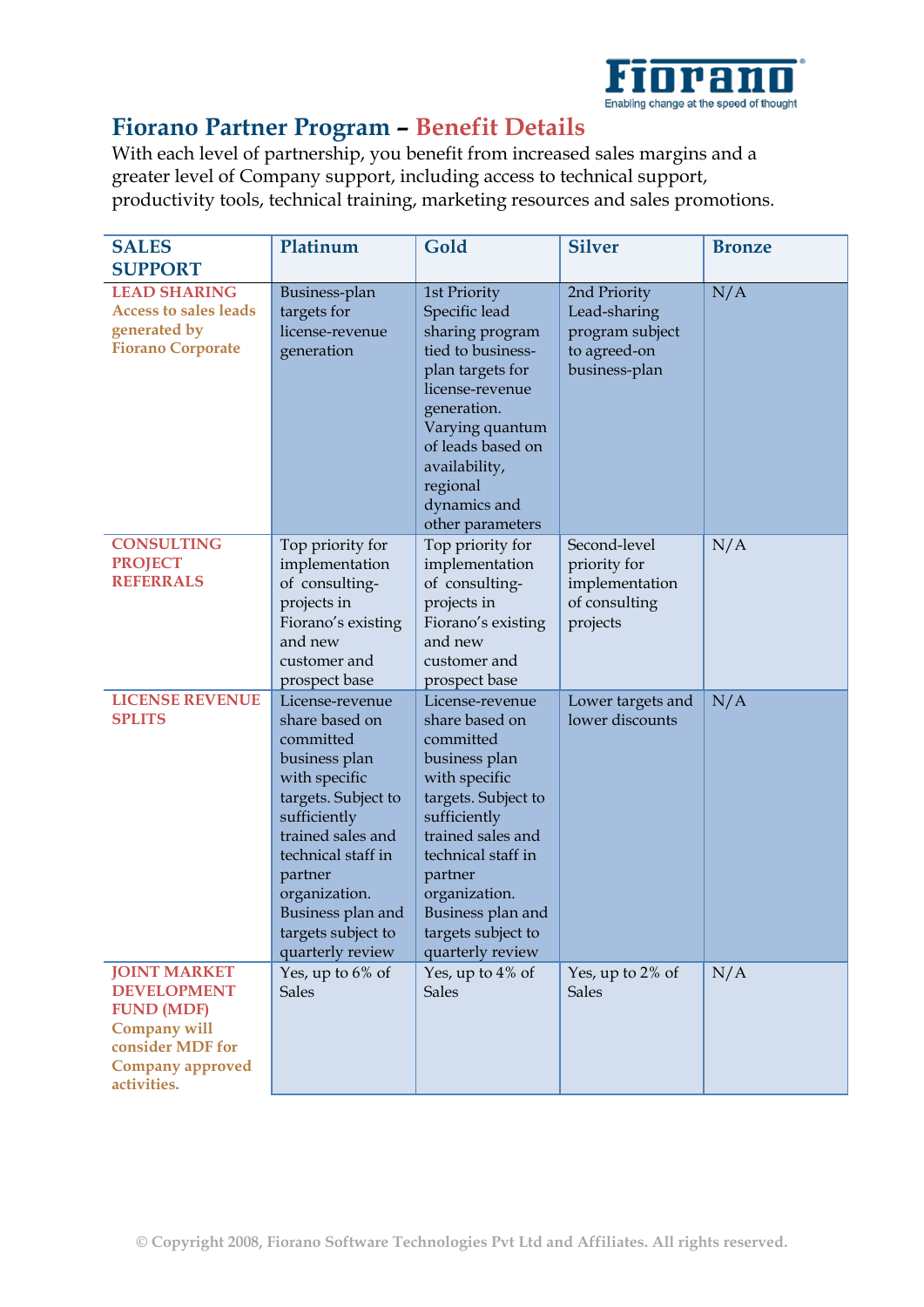

| <b>PARTNER</b>         | Joint marketing | Joint marketing   | Position on     | N/A |
|------------------------|-----------------|-------------------|-----------------|-----|
| <b>MARKETING</b>       | events and      | events. Prominent | Fiorano website |     |
| <b>SUPPORT Company</b> | promotions.     | position on       |                 |     |
| will assist in         | Prominent       | Fiorano website   |                 |     |
| developing demand      | position on     |                   |                 |     |
| creation activities as | Fiorano website |                   |                 |     |
| well as market-        |                 |                   |                 |     |
| awareness activities   |                 |                   |                 |     |
| to help create market  |                 |                   |                 |     |
| recognition.           |                 |                   |                 |     |
|                        |                 |                   |                 |     |

| <b>MARKETING SUPPORT</b>                                                                                                                                                                                                                              | Platinum                    | Gold                        | <b>Silver</b>              | <b>Bronze</b>                                                    |
|-------------------------------------------------------------------------------------------------------------------------------------------------------------------------------------------------------------------------------------------------------|-----------------------------|-----------------------------|----------------------------|------------------------------------------------------------------|
|                                                                                                                                                                                                                                                       |                             |                             |                            |                                                                  |
| <b>MARKETING COLLATERAL KITS</b><br>Company will provide free collateral<br>kits which include Corporate<br>brochure, product datasheets,<br>articles, white papers, business case<br>studies, presentation material, and<br>other collateral pieces. | Yes, 20 kits<br>per quarter | Yes, 15 kits<br>per quarter | Yes, 5 kits per<br>quarter | N/A                                                              |
| <b>COMPANY PARTNER SUCCESS</b><br><b>STORY Partners successes can be</b><br>profiled on the Company Website.                                                                                                                                          | Yes                         | Yes                         | Yes                        | Yes                                                              |
| <b>PARTNER LOCATOR Company</b><br>will post a listing of Gold and Silver<br>partners on the partner<br>extranet/portal, conditional on<br>having correct information.                                                                                 | Yes                         | Yes                         | Yes                        | N <sub>o</sub>                                                   |
| <b>ACCESS TO PARTNER EXTRANET</b><br>Company will provide online access<br>to Fiorano's Partner Portal to<br>download various kinds of tools                                                                                                          | Enhanced                    | Enhanced                    | Yes                        | Restricted to<br>product<br>downloads<br>and beta<br>evaluations |
| <b>COMPANY PRODUCT</b><br><b>ANNOUNCEMENTS Company will</b><br>periodically provide notice of new<br>product releases, prices changes and<br>promotions.                                                                                              | Yes                         | Yes                         | Yes                        | Yes                                                              |
| <b>PARTNER NEWSLETTER Company</b><br>will update partners, on a regular<br>basis, with Company general and<br>product announcements, new<br>marketing collateral, sales tools,<br>training availability, and new<br>promotions and incentives.        | Yes                         | Yes                         | Yes                        | Yes                                                              |
| <b>PARTNER LOGO Program</b><br>participation level to display in<br>premises.                                                                                                                                                                         | Yes                         | Yes                         | Yes                        | Yes                                                              |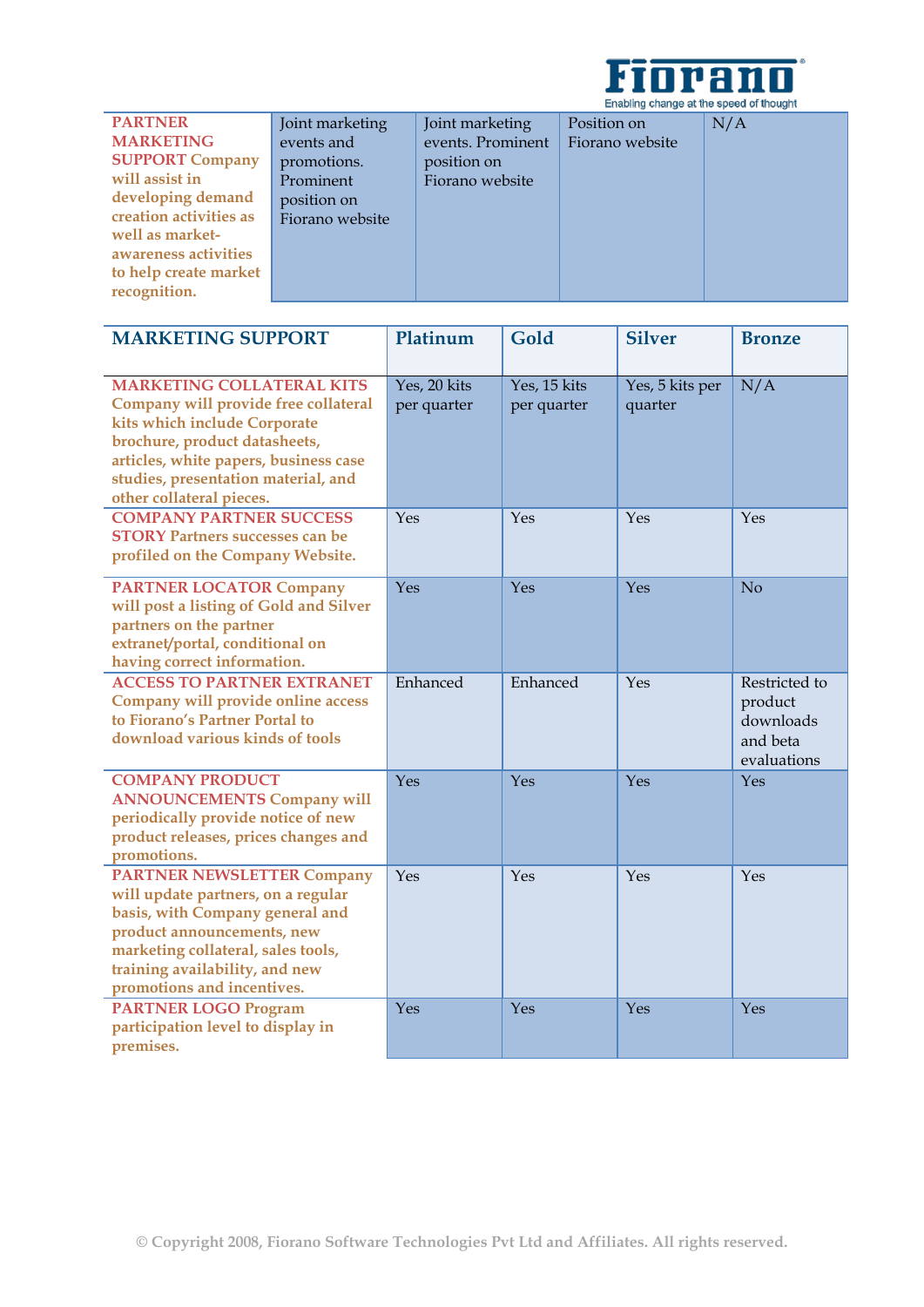

| Lindoming chiange at the speed of thought |               |               |               |
|-------------------------------------------|---------------|---------------|---------------|
| Platinum                                  | Gold          | <b>Silver</b> | <b>Bronze</b> |
|                                           |               |               |               |
| Yes <sub>15</sub>                         | Yes 10        | Yes $6$       | Yes 3         |
| developer                                 | developer     | developer     | developer     |
| licenses :                                | licenses :    | licenses :    | licenses :    |
| annual                                    | annual expiry | annual expiry | annual expiry |
| expiry                                    |               |               |               |
| Yes                                       | Yes           | Yes           | Yes           |
|                                           |               |               |               |
|                                           |               |               |               |
|                                           |               |               |               |

| <b>TECHNICAL SUPPORT</b>                                                                                                                                                                                                                                                 | Platinum                        | Gold                            | <b>Silver</b>                   | <b>Bronze</b>                   |
|--------------------------------------------------------------------------------------------------------------------------------------------------------------------------------------------------------------------------------------------------------------------------|---------------------------------|---------------------------------|---------------------------------|---------------------------------|
| <b>COMPANY TECHNICAL</b><br><b>SUPPORT Company will provide</b><br>technical support to partner based<br>on their level of partnership.<br>Support will be capped by incident<br>volume. Additional support<br>programs are available per separate<br>pricing schedules. | Yes 60<br>incidents per<br>year | Yes 40<br>incidents per<br>year | Yes 20<br>incidents per<br>year | Yes 10<br>incidents per<br>year |
| <b>TECHNICAL SUPPORT PACKAGE</b><br><b>A Technical Support Package is</b><br>available at discounted rates. The<br><b>Technical Support Package provides</b><br>support beyond the technical<br>support partner is eligible for when<br>purchases are made.              | Discounted<br>50%               | Discounted<br>25%               | Discounted<br>15%               | Discounted<br>5%                |
| <b>BETA TESTING PARTICIPATION</b><br>Partners may be able to participate<br>in beta testing of future Company<br>Product versions before public<br>release.                                                                                                              | By Invitation                   | By Invitation                   | By Invitation                   | By Invitation                   |

| <b>TRAINING &amp; EDUCATION</b>                                                                        | Platinum          | Gold              | <b>Silver</b>     | <b>Bronze</b>    |
|--------------------------------------------------------------------------------------------------------|-------------------|-------------------|-------------------|------------------|
| <b>TECHNICAL TRAINING Partner</b><br>will receive Company Technical<br>Training at a special discount. | Discounted<br>50% | Discounted<br>25% | Discounted<br>15% | Discounted<br>5% |

#### **Becoming a Partner**

At Fiorano, we are continuously striving to build strong relationships with industry leaders who complement our service offerings and are committed to providing maximum value to our customers. We welcome opportunities to explore new partnerships and invite you to find out more by visiting our web site at www.fiorano.com/partners, contacting your local Fiorano office, or call us at +1 408 354 3210